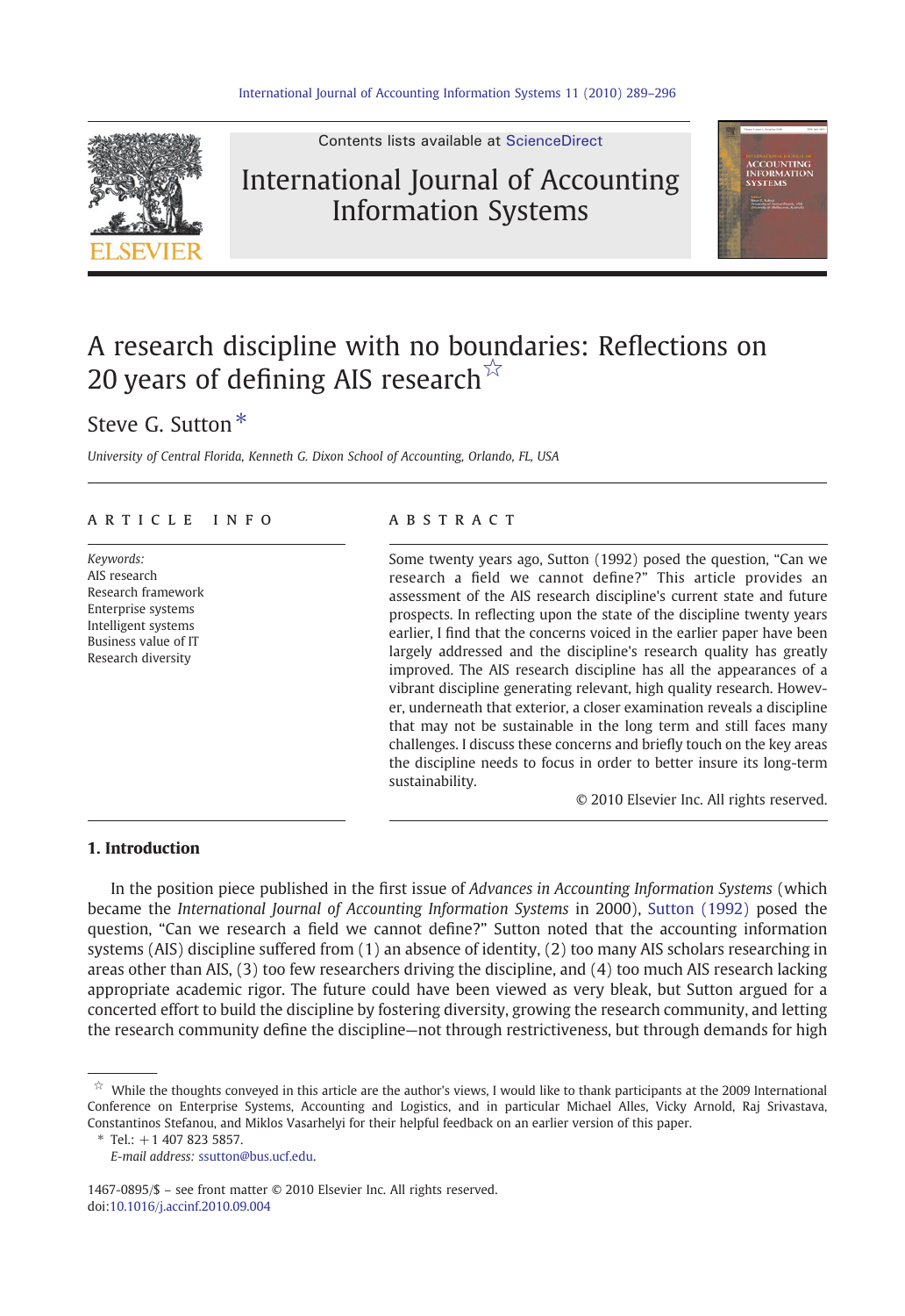quality while maintaining relevance and openness. This article is a reflection on that vision and where it has led us twenty years later.<sup>1</sup>

Few within the discipline would argue that the rigor of the work has not improved. The AIS research published in top AIS journals consistently has a stronger theory base, more rigorous development of artifacts, hypotheses and/or models; and utilizes stronger and better adapted analyses in assessing research results and drawing implications and conclusions. Some in our discipline may be troubled by whether we have managed to avoid pushing rigor to the point of rigormortis and the accompanying affliction of irrelevance, but I believe we have improved our research without suffering such maladies. Indeed, as is articulated later in this essay, the AIS discipline in many cases has taken a leadership role and led practice. The discipline has moved past the surveys of current practice in firms and the following of practice, to in many cases driving practice. This is a strength of the AIS discipline that is not matched by any of our colleagues in the sister disciplines of accounting. While the relevance of AIS research has steadily increased, I would argue the relevance of accounting research as a whole has seriously deteriorated.

While I will make the case in the following pages that the AIS discipline is maturing and steadily increasing its quality, I will also come back to the basic issue of sustainability. We have an odd paradox in that I believe the quality and diversity of AIS research has never been better. At the same time, I am not sure I have ever been as concerned about our long-term viability and I strongly believe we need to assess our plans as a discipline for sustainability and assess whether the current path is best for the growth and evolution of the discipline.

In the following pages I will explore the discipline's growth, the great gains that have been made in AIS research, and focus on how we make the AIS research model sustainable. The opportunity is there, the quality is there, but we need more impassioned researchers to continually build the momentum and to carry the torch in the future. Not for the faint of heart, but a great opportunity for those who are willing to provide leadership and have the passion to continuously push the boundaries.

### 2. The more things change, the more they stay the same

[Sutton \(1992\)](#page--1-0) identifies three primary streams dominating the AIS research in the 1980s: (1) EDP Auditing, (2) Databases, and (3) Expert Systems. In an interesting twist of fate, one might define the field very similarly today. The exception is probably the emergent area of the business value of information technology (IT). While we no longer talk about EDP Auditing (i.e. electronic data processing auditing), computerized auditing is alive and well. While databases is probably an equally limiting and out-of-date descriptor, the research within that stream related to resource-events-agents (REA) semantic modeling, continuous reporting capability, and data-level access for business reporting have all continued to expand and evolve rapidly. Expert systems may be a bit more limited from a research standpoint, but its expansion into intelligent decision aids, data mining, and knowledge management continues to lead to fertile research opportunities and significant gains in understanding as a result of AIS research.

The business value of IT literature is the payback for questioning the role of certain research methodologies in the expansion of a relevant research discipline. As lamented in [Sutton \(1992, 10\)](#page--1-0), while I am envious of their "traditions of excellence and rigor", I wouldn't wish the capital market researcher's problems with "relevance and overly scholastic thinking... on any discipline" (as quoted from [McCarthy,](#page--1-0) [1987](#page--1-0)). Fostering diversity in research means recognizing quality contributions of all kind that help build and expand the discipline. Thus, we see a strong literature in the business value of IT developing that has its roots in capital markets research, but has since grown even richer as alternative methodologies help expand our understanding.

The following subsections briefly overview the growth in each of these areas and how each has greatly strengthened the AIS research discipline. While each could easily be the subject of a monograph chapter (and most have, see [Arnold and Sutton, 2002\)](#page--1-0), the focus here is on the state-of-the-art research in each area and the implications for future research.

<sup>&</sup>lt;sup>1</sup> Sutton announced the launch of Advances in Accounting Information Systems at the 1989 American Accounting Association Annual Meeting.